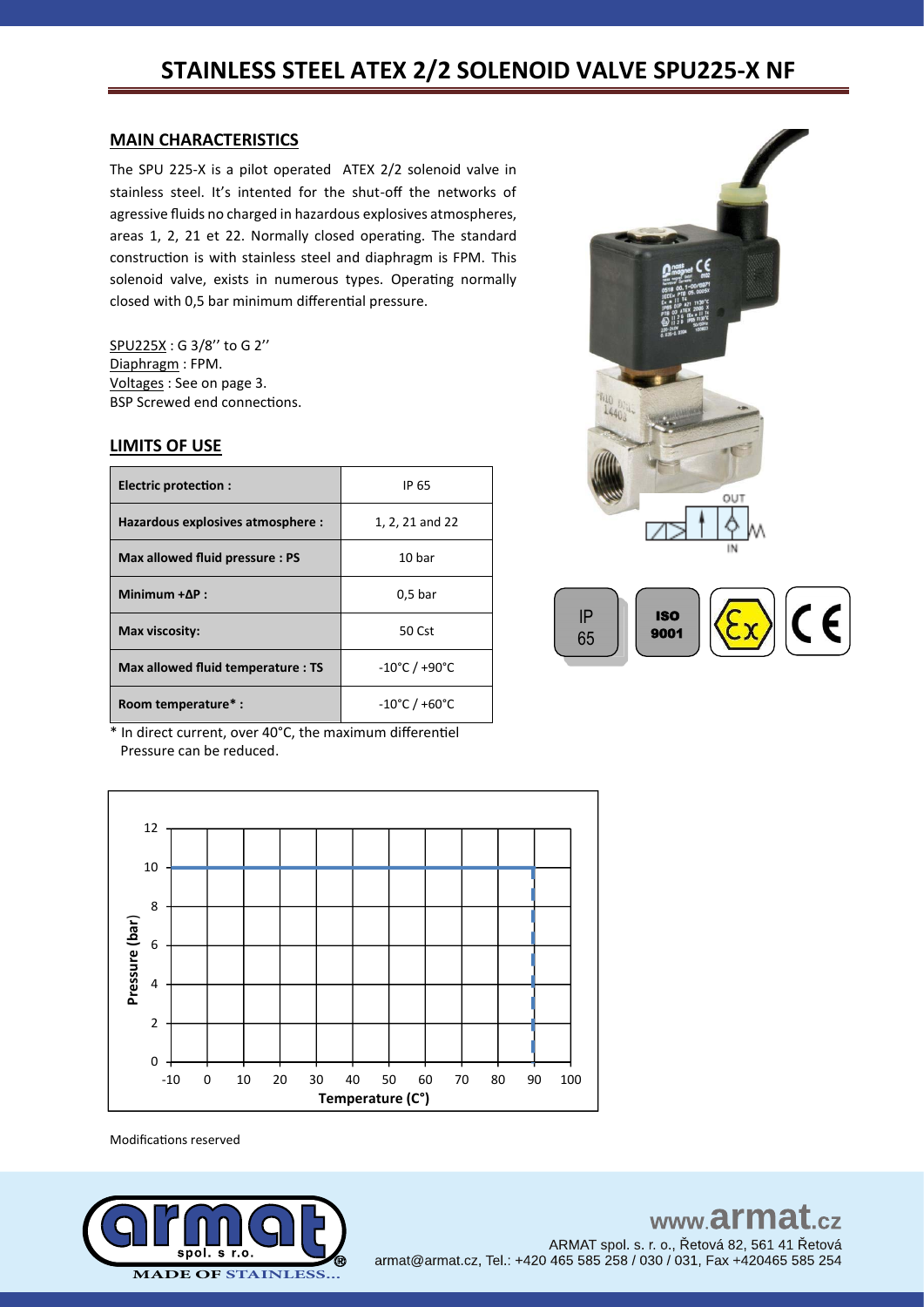# STAINLESS STEEL ATEX 2/2 SOLENOID VALVE SPU225-X NF

### **REGULATIONS AND STANDARD OF CONSTRUCTION**

| <b>Item</b>                        | <b>Standard</b>                 | <b>Item</b>               | <b>Standard</b>     |
|------------------------------------|---------------------------------|---------------------------|---------------------|
| Pressure Equipment Directive 97/23 | $3/8$ " to 1": A3 § 3 excluded  | Stainless steel           | EN 1503-1           |
| Low voltage directive 73/23        | $1''$ 1/4 to $2''$ : category I | <b>BSP Thread</b>         | <b>ISO 228</b>      |
| Directive ATEX                     | Category 2                      | <b>Size</b>               | EN 12516-1          |
| Coil: II 2G/D EEx m II T4          | PTB 03 ATEX 2086 X              | Body: II 2G/D EEx c II T4 | SIRA 09 ATEX 6180 X |

# **DIMENSIONS (mm) AND WEIGHT (kg)**

| <b>DN</b>          | A    | в     | C   | Weight (kg) |
|--------------------|------|-------|-----|-------------|
| 3/8''              | 66,5 | 106,5 | 48  | 1,11        |
| 1/2''              | 66,5 | 106,5 | 48  | 1,09        |
| 3/4''              | 99   | 126,5 | 70  | 1,91        |
| 1''                | 99   | 126,5 | 70  | 1,77        |
| 1'' 1/4            | 131  | 145,5 | 96  | 3,11        |
| 1'' 1/2            | 131  | 145,5 | 96  | 2,92        |
| $2^{\prime\prime}$ | 160  | 160,5 | 112 | 2,90        |



Modifications reserved



# www.armat.cz ARMAT spol. s. r. o., Řetová 82, 561 41 Řetová armat@armat.cz, Tel.: +420 465 585 258 / 030 / 031, Fax +420465 585 254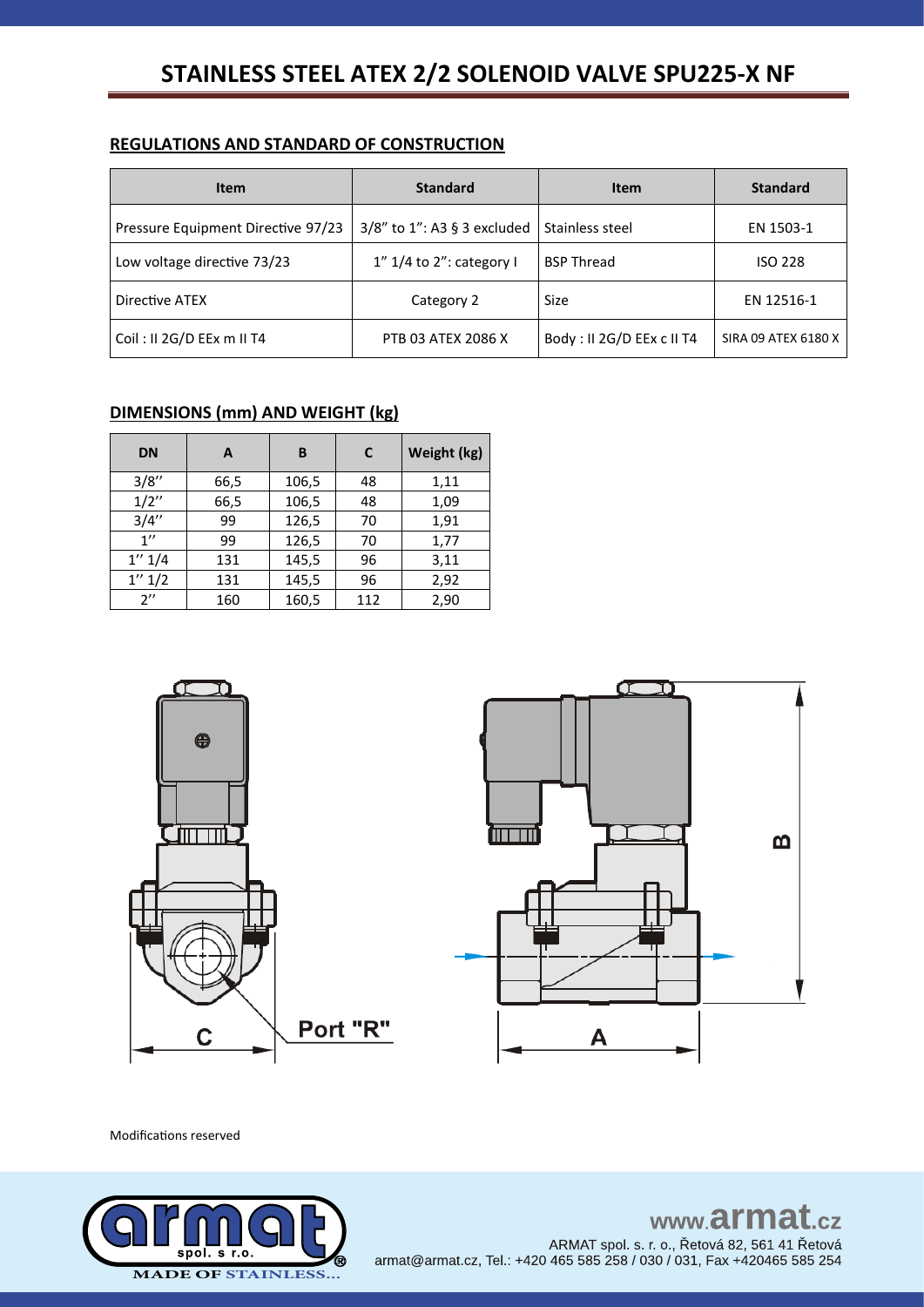# **STAINLESS STEEL ATEX 2/2 SOLENOID VALVE SPU225-X NF**

| <b>DN</b>          | Port (R)<br>(mm) | $Kv(m^3/h)$ | <b>Max Diff</b><br>Pressure (bar) | <b>Min Diff</b><br>Pressure (bar) | <b>Operating time (s)</b> |
|--------------------|------------------|-------------|-----------------------------------|-----------------------------------|---------------------------|
| $3/8$ "            | 13               | 3,4         | 10                                | 0,5                               | 20-60 ms                  |
| 1/2''              | 13               | 3,4         | 10                                | 0,5                               | 20-60 ms                  |
| $3/4$ "            | 25               | 8,9         | 10                                | 0,5                               | 20-60 ms                  |
| $1^{\prime\prime}$ | 25               | 8,9         | 10                                | 0,5                               | 20-60 ms                  |
| 1'' 1/4            | 38               | 15,8        | 10                                | 0,5                               | 50-80 ms                  |
| 1'' 1/2            | 38               | 21,3        | 10                                | 0,5                               | 50-80 ms                  |
| $2^{\prime\prime}$ | 50               | 34,1        | 10                                | 0,5                               | 50-80 ms                  |

## **HYDRAULICS CHARACTERISTICS**

# **ELECTRIC CHARACTERISTICS**

Coil classified F. Duty 100%. Connecting by thread

| Coil<br><b>ATEX</b> | Current | Available voltages (V) |     | <b>Frequency</b> |       | <b>Power consumption</b> |
|---------------------|---------|------------------------|-----|------------------|-------|--------------------------|
|                     | AC Coil | 24                     | 230 | 50 Hz            | 60 Hz | 18.1 VA                  |
|                     | DC Coil | 24                     |     |                  |       | 15 W                     |

#### **CONSTRUCTION**

| n°           | <b>Item</b> | <b>Material</b>        |  |  |
|--------------|-------------|------------------------|--|--|
| 1            | Body        | Stainless steel 1.4408 |  |  |
| $\mathbf{2}$ | Diaphragm   | FPM                    |  |  |
| 3            | Spring      | Stainless steel        |  |  |
| 4            | Cover       | Stainless steel 1.4408 |  |  |
| 5.           | Screw       | Stainless steel 1.4301 |  |  |
| 6            | Plunger     | Stainless steel 1.4301 |  |  |
| 7            | Spring      | Stainless steel        |  |  |
| 8            | Tube-guide  | Stainless steel 1.4301 |  |  |
| 9            | Coil        | PBT +30 % GF           |  |  |
| 10           | Washer      | Stainless steel        |  |  |
| 11           | Nut         | Stainless steel        |  |  |



Modifications reserved



# www.armat.cz

ARMAT spol. s. r. o., Řetová 82, 561 41 Řetová armat@armat.cz, Tel.: +420 465 585 258 / 030 / 031, Fax +420465 585 254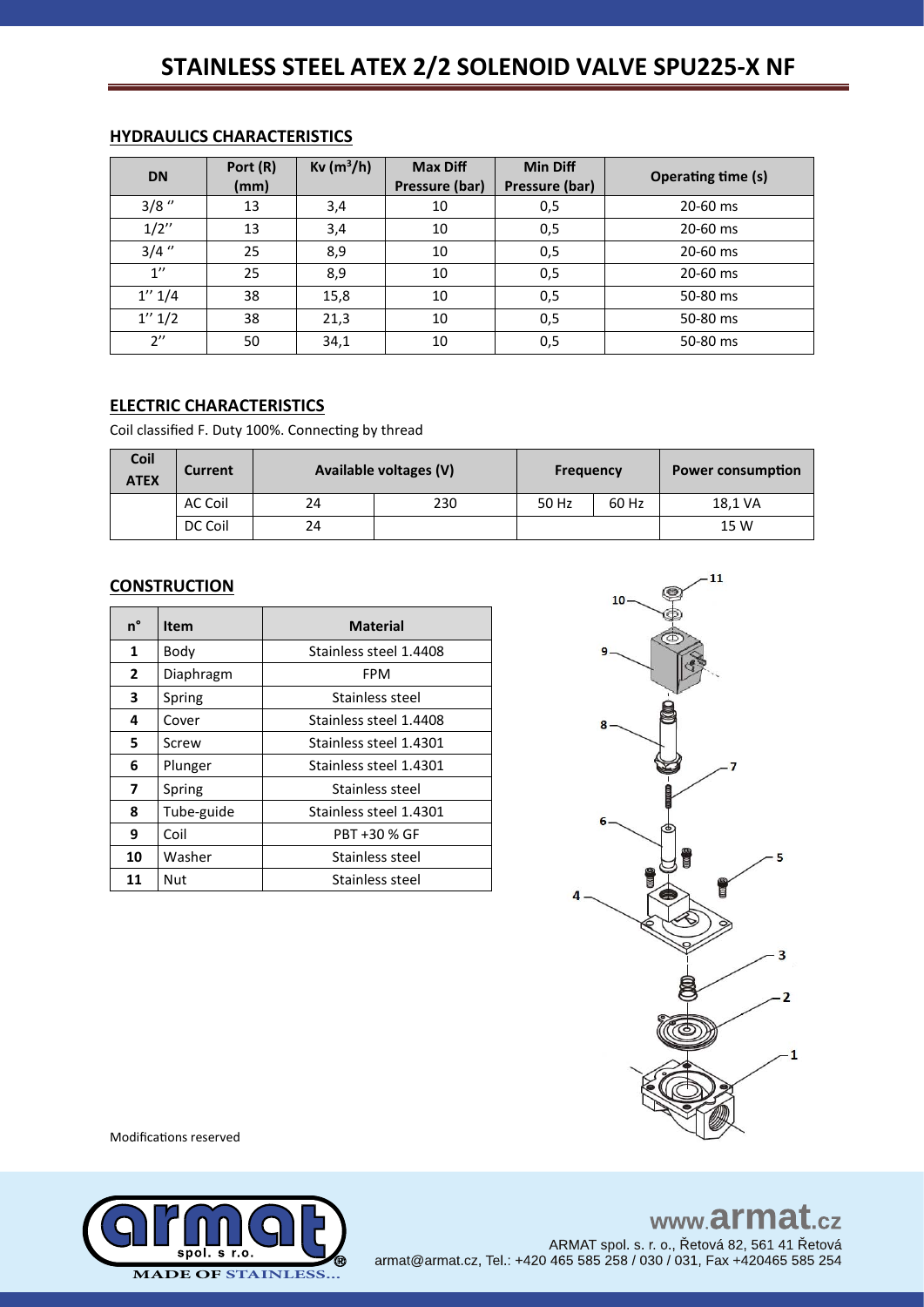#### **SPECIAL INSTRUCTIONS OF MOUNTING AND MAINTENANCE IN HAZARDOUS EXPLOSIVE ATMOSPHERE**

- 1 It is recommended to install the solenoid valve at his reception. If this equipment must be stored, it has to be made in a dry place and protected from the bad weather.
- 2 The installation of the solenoid valve can be realized only by an authorized person to work in explosive area.
- 3 Wear protection equipments necessary for this type of intervention : Glasses and gloves.
- 4 The installation of the solenoid valve is not recommended in wet environment.
- 5 Verify the compatibility of the solenoid valve with the category of the potentially explosive zone and with his surface's temperature.
- 6 Verify the voltage and the frequency of the electric current of supply. The coil must be switched off if it is not installed on the body of the solenoid valve.
- 7 Before any operation, Depressurize the piping and wait for its cooling at room temperature.
- 8 The preliminary cleaning of the pipings and the tank is compulsory and must be realized with the great care.
- 9 The installation of a strainer of protection upstream to the solenoid valve is strongly recommended.
- 10 Respect the sense of flow indicated by the arrow marked on the body.
- 11 The power cable must be linked with a box on screw outside of the explosive atmosphere or in ATEX approved Box. Plan a protection's fuse of the feeding system of the solenoid valve.



Modifications reserved